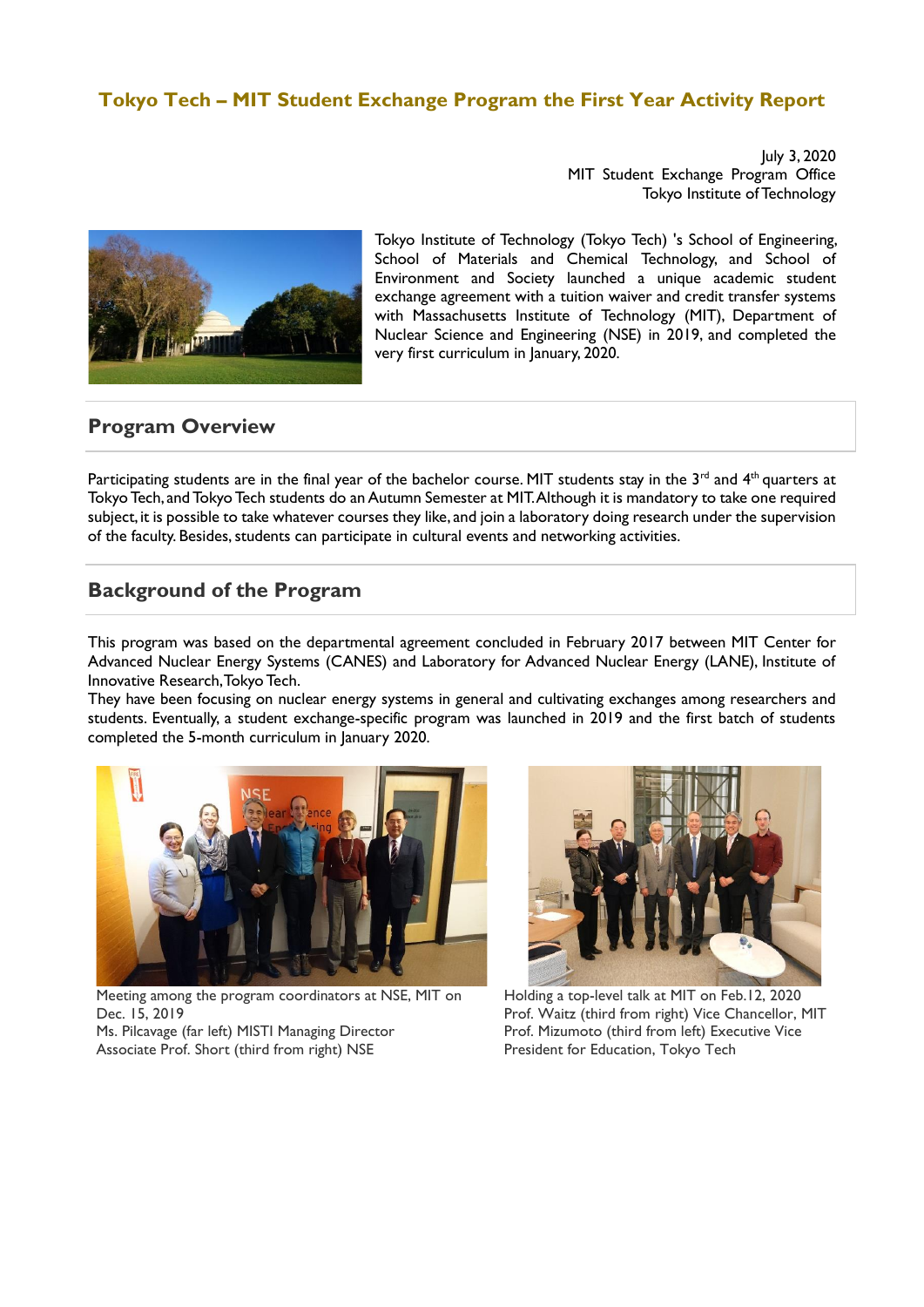# **Testimonials from participating students**

| <b>Outbound student</b>          | Mr. Yaoki Sato                                                        |
|----------------------------------|-----------------------------------------------------------------------|
| <b>Affiliation at Tokyo Tech</b> | Bachelor 4 <sup>th</sup> Grade                                        |
| (At time of participation)       | Dept. of Transdisciplinary Science and Engineering                    |
|                                  | School of Environment and Society                                     |
| <b>Supervisors at MIT</b>        | (Academic Advisor) Prof. Michael Short                                |
|                                  | (Research Supervisor) Prof. Benoit Forget                             |
| <b>Courses</b>                   | I. Introduction to nuclear engineering and radiation interaction      |
|                                  | 2. Radiation Interactions, Control, and Measurement                   |
|                                  | 3. Introduction to photography and related media                      |
| <b>Research Topics</b>           | Uncertainty propagation of nuclear data for windowed multipole method |

## **Testimonials:**

Lectures at MIT are tough indeed. It is mandatory to attend five hours of classes and do seven hours of assignments a week per subject. Additionally, I had a pile of reading up to do beforehand. To my astonishment, MIT students usually take five or six subjects. I was overwhelmed to take three subjects and conduct research work, but the gained knowledge will be worth it for sure. Gaining knowledge and persevering in whatever I did gave me confidence.

The most important thing while you are participating in the study abroad program is to cherish your curiosity. At MIT, you will enjoy many learning opportunities, not only in your specialized field but in cultural activities. Furthermore, MIT has an air to cheer up students, and there are many chances for learning everywhere in town. In order to make use of these opportunities, curiosity is indispensable. Going outside and acting according to your curiosity rather than being sequestered in your room will lead to fruitful days. Fortunately, Boston is ideal for cultural activities. There are art museums and science museums near the campus and spots to learn American history in the heart of the town. Learn as much as possible and follow your interests, and your study abroad will be worthwhile.



Sato (second from right) Send-off greetings to Prof. Mizumoto, Executive Vice President for Education (second from left)



Sato (far left in front row) during the New Semester Orientation

| <b>Inbound student</b>           | Ms. Eva Morgan Lisowski                                                                  |
|----------------------------------|------------------------------------------------------------------------------------------|
| <b>Affiliation at MIT</b>        | Bachelor 4 <sup>th</sup> Grade                                                           |
| (At time of participation)       | Dept. of Nuclear Science and Engineering (NSE)                                           |
| <b>Affiliation at Tokyo Tech</b> | Dept. of Transdisciplinary Science and Engineering                                       |
|                                  | School of Environment and Society                                                        |
| <b>Supervisors at Tokyo Tech</b> | (Academic Advisor) Prof. Toru Obara                                                      |
|                                  | (Research Supervisor) Associate Prof. Hiroshi Sagara                                     |
| <b>Courses</b>                   | · Intermediate Japanese 1,2                                                              |
|                                  | · Topic Oriented Japanese 11: Daily life in Japanese society 1                           |
|                                  | · Topic Oriented Japanese 22: Intermediate listening comprehension and<br>conversation 2 |
|                                  | · Topic Oriented Japanese 27, 28: Kanji intermediate 1,2                                 |
|                                  | · Nuclear Fuel Cycle Engineering                                                         |